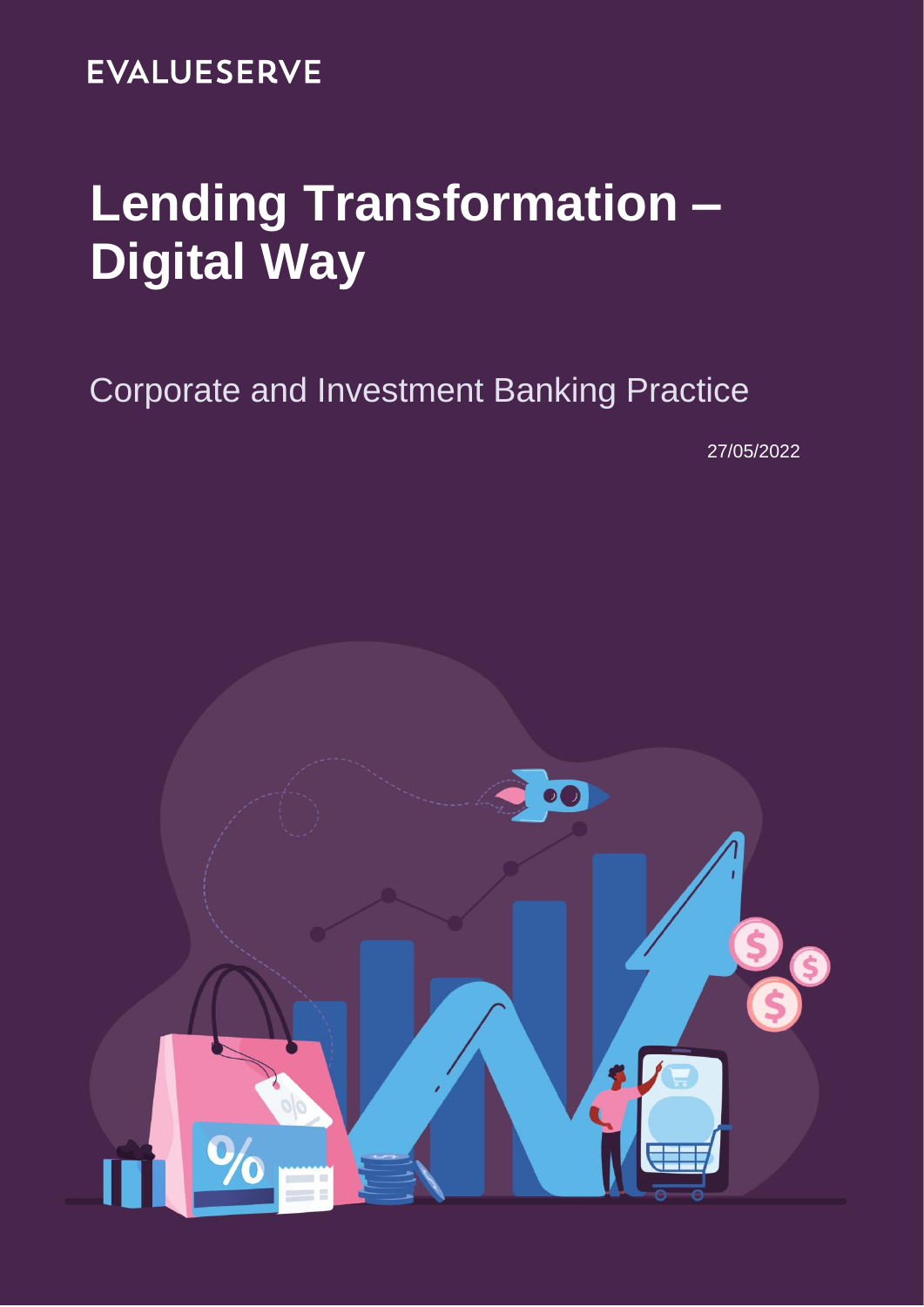# Contents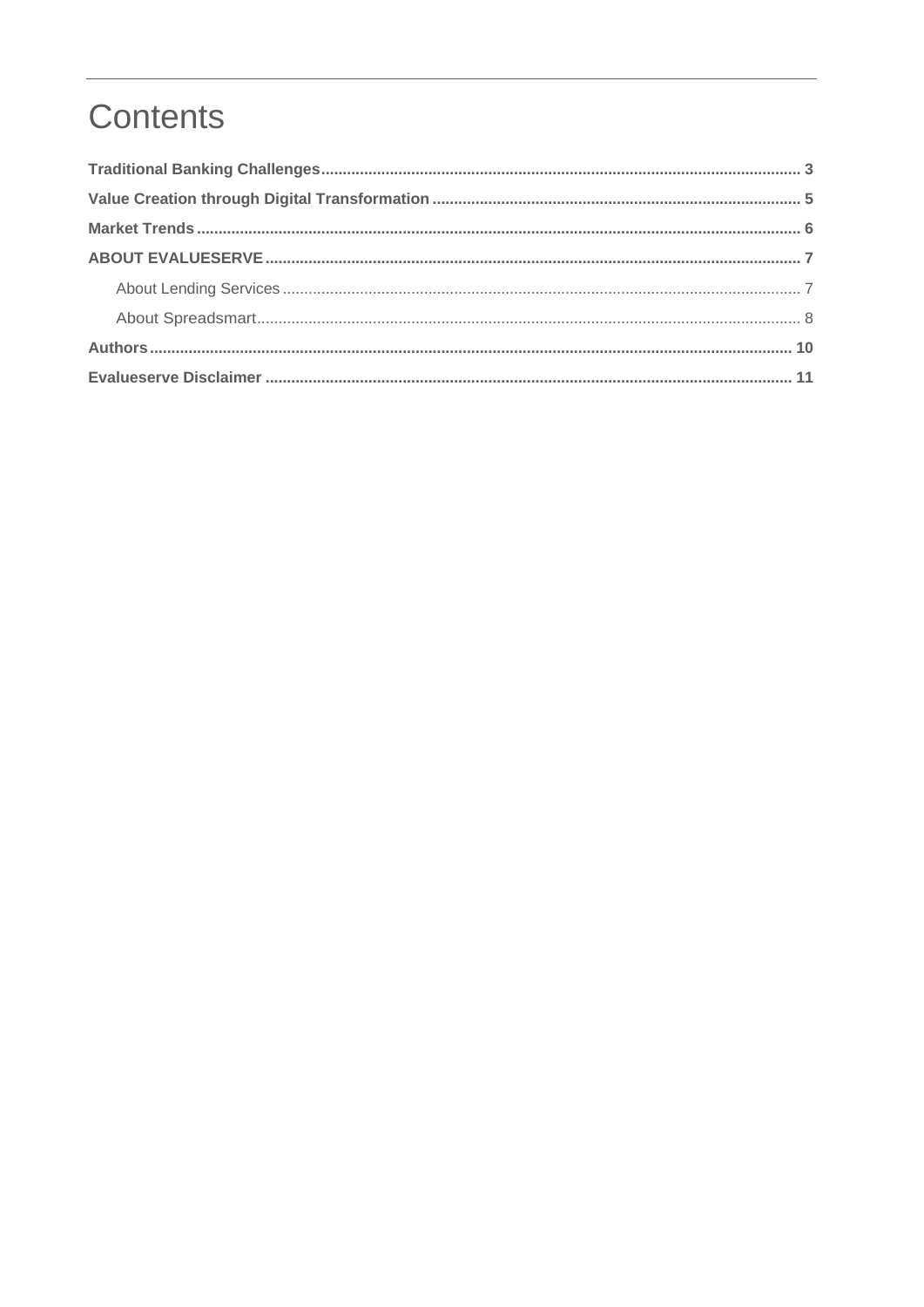## <span id="page-2-0"></span>Traditional Banking Challenges

In a world of traditional banking when a customer applied for a loan, it took weeks to get to the loan approval decision. Traditional banks made the process seem as difficult as swimming across an ocean! Undeniably, we have entered an age of banking where such conventional, stretched-out lending cycles are not sustainable. Traditional banks and credit unions are losing credibility due to their legacy systems and antiquated processes, which ruin the customer experience.

In the post-COVID-19 era, businesses and individuals are looking for lenders that can make their financial journey swift and seamless. Therefore, digital transformation is quickly becoming a 'new normal' for lending institutions. The drivers of this change include rising customer expectations and fierce competition from peers and fintech operators / digital lenders. Banks are under pressure to make a paradigm shift.

#### **To understand this evolution better, let us look at the major pain points associated with conventional lending:**

#### 1. **Cumbersome manual processes**

The conventional process of onboarding a new customer is primarily manual and requires a lot of paperintensive underwriting, resulting in delayed loan disbursals that jeopardize customer satisfaction. Legacy processes lead to lower loan approval rates and inefficiencies across the credit cycle. Unsurprisingly, it is leading to a loss of opportunity and revenue for several banking players that are lagging in the digital transformation race.

#### 2. **Prolonged credit approval and monitoring process**

The biggest problem of traditional banking has been time-consuming credit approval and monitoring processes (financial model spreading, risk rating, credit memo preparation, loan servicing, dashboard collation, and portfolio monitoring) which increase cost and lead time. Banks' dependence on these paper or labour intensive processes prolongs loan approval and frustrates borrowers. Outdated credit risk approval and monitoring models are a chief cause of difficulty in assessing clients' creditworthiness.

#### 3. **Legacy IT systems**

Most banks are still struggling with old and outdated IT systems. The absence of advanced digital solutions stops them from scaling up their operations in a competitive environment. Legacy systems make integration with new digital applications difficult, thereby slowing down the digitalization process. Another major problem is the absence of interaction among systems, which creates a need for intensive manual effort to generate bank-wide reports. Additionally, legacy systems are more susceptible to data and security breaches.

#### 4. **Changing customer expectations**

Customer expectations and behavior have changed dramatically in recent years, and banks are finding it hard to keep up. Today's customers are smarter and more informed than ever before, and expect a high degree of personalization and convenience in their banking experience. Changing customer demographics and a higher innate understanding of technology have resulted in increased expectations. The customer wants easy access to digital platforms, real-time assistance for banking services, data security, and much more, all of which are a must for a bank to build trust.

#### 5. **Cost pressure**

While banks were taking appropriate measures to optimize their costs before COVID-19, the pandemic has considerably escalated the need to trim costs. The high cost of labor-intensive paper-based manual processes, staffing, and antiquated legacy IT systems has been a serious disadvantage for traditional banks.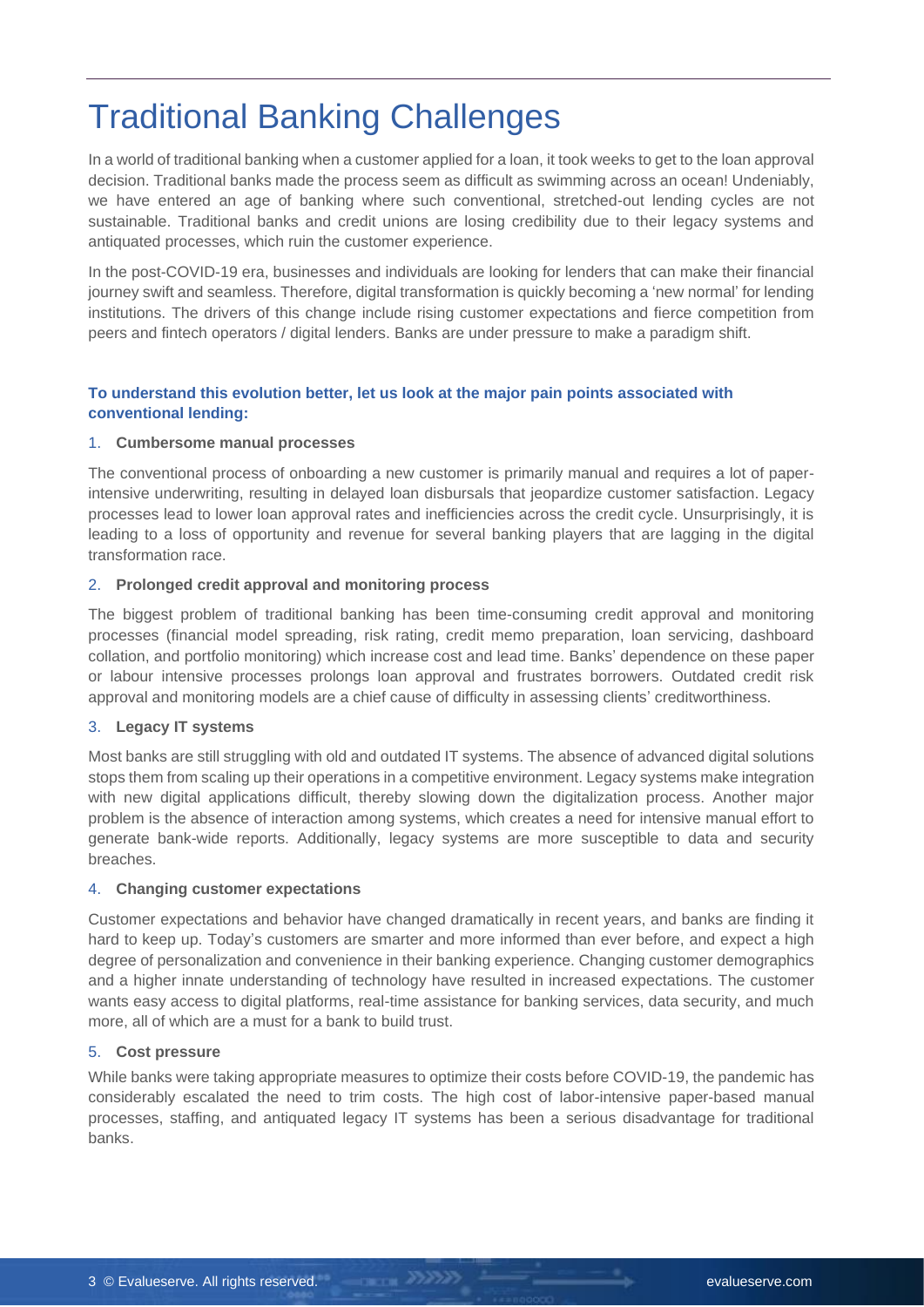#### 6. **Competitive market landscape and emerging fintech players**

The rise of digital innovators in the lending space, in the form of fintech companies or digital lenders, is posing a threat to traditional banks. Fintech companies have made a huge impact through digitalization and a promise to deliver better client experience and faster credit decisions at a lower cost. These companies are challenging traditional lending institutions by using modern data and technology to provide convenient and enhanced products and services.

The global fintech market has been experiencing phenomenal growth, with strong investments and a record number of deals. As per KPMG, in 2021, fintech companies attracted investments worth USD210.1 billion (USD124.9 billion in 2020) and witnessed 5,684 deals (3,764 in 2020).

- ö 50% of investments took place in the Americas
- 37% in the EMEA ٠
- 13% in the Asia Pacific

The data represented in Figure 1 shows the total global investment activity (Venture capital, Private Equity, and M&A) in Fintech.





#### *Source: KPMG*

In 2021, M&A activity picked up in the global fintech space. The segment saw 820 deals, totaling USD83.8 billion, after a fall to 536 deals, worth USD75.8 billion, a year earlier.

The data represented in Figure 2 shows the total global M&A activity in Fintech.





*Source: KPMG*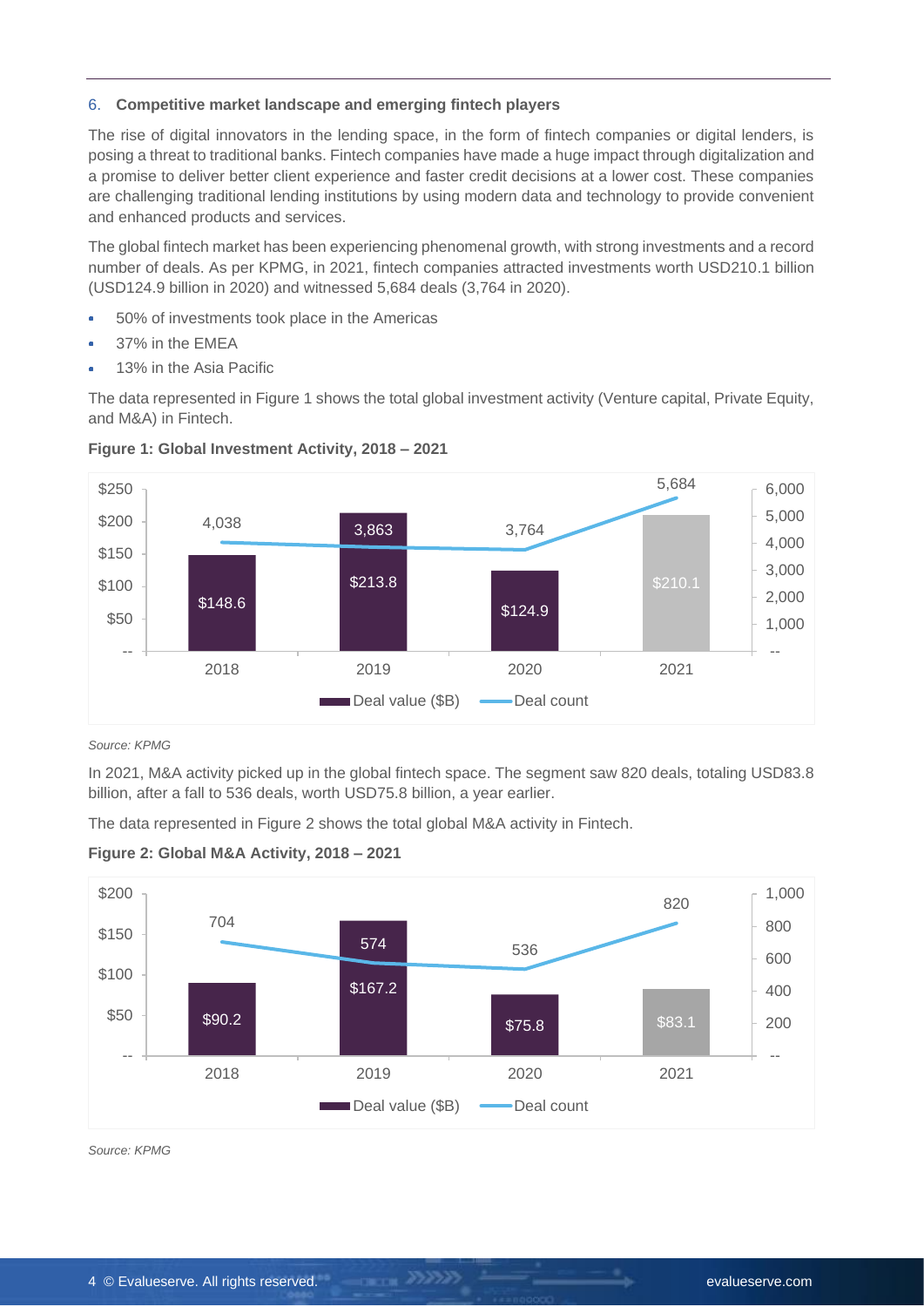# <span id="page-4-0"></span>Value Creation through Digital Transformation

Triggered by the above pain points, many small-, medium-, and large-scale banks have embraced the lending revolution by digitalizing their core credit processes to increase efficiency, specifically in risk-related processes (which account for the largest share of costs).

The successful transformation could imply quicker credit decisions, enhanced customer satisfaction, revenue growth, and cost savings. Therefore, it should not come as a surprise that the global digital lending platform market, valued at USD 5.84 billion in 2021, is expected to expand at a CAGR of 25.9% from 2022–30.

Most banks initiated their digital transformation with the retail banking segment, where the efficiency gain potential is significant. Retail bankers can easily adopt digital applications from well-established online app developers; for example, they can procure existing mobile applications to enable tailored personal loans instantaneously at the point of sale. More recently, banks have also begun capturing efficiency gains in the SME and commercial banking segments by digitalizing key steps of the credit journey.

The data represented in Figure 3 below displays the U.S. Digital lending platform market size growth from 2020-30. The market is expected to reach ~USD 8 billion by 2030.



#### **Figure 3: U.S. Digital Lending Market, 2020- 2030s**

*Source: Grand View Research*

#### Banks have been adopting digital lending for the following benefits.

#### 1. **Enhanced customer satisfaction and revenue opportunities**

Slow credit decisions can lead to a loss of prospective customers to fast-paced competitors or fintech firms. Digital transformation can lead to quicker lending decisions that strengthen customer conversion opportunities and enhance customer satisfaction levels.

#### 2. **Effective system and data integration**

Digital transformation allows banks to transition from diverse legacy systems – often a mix of sub-systems knotted together but not sharing data well – to a centralized system, which can yield benefits such as: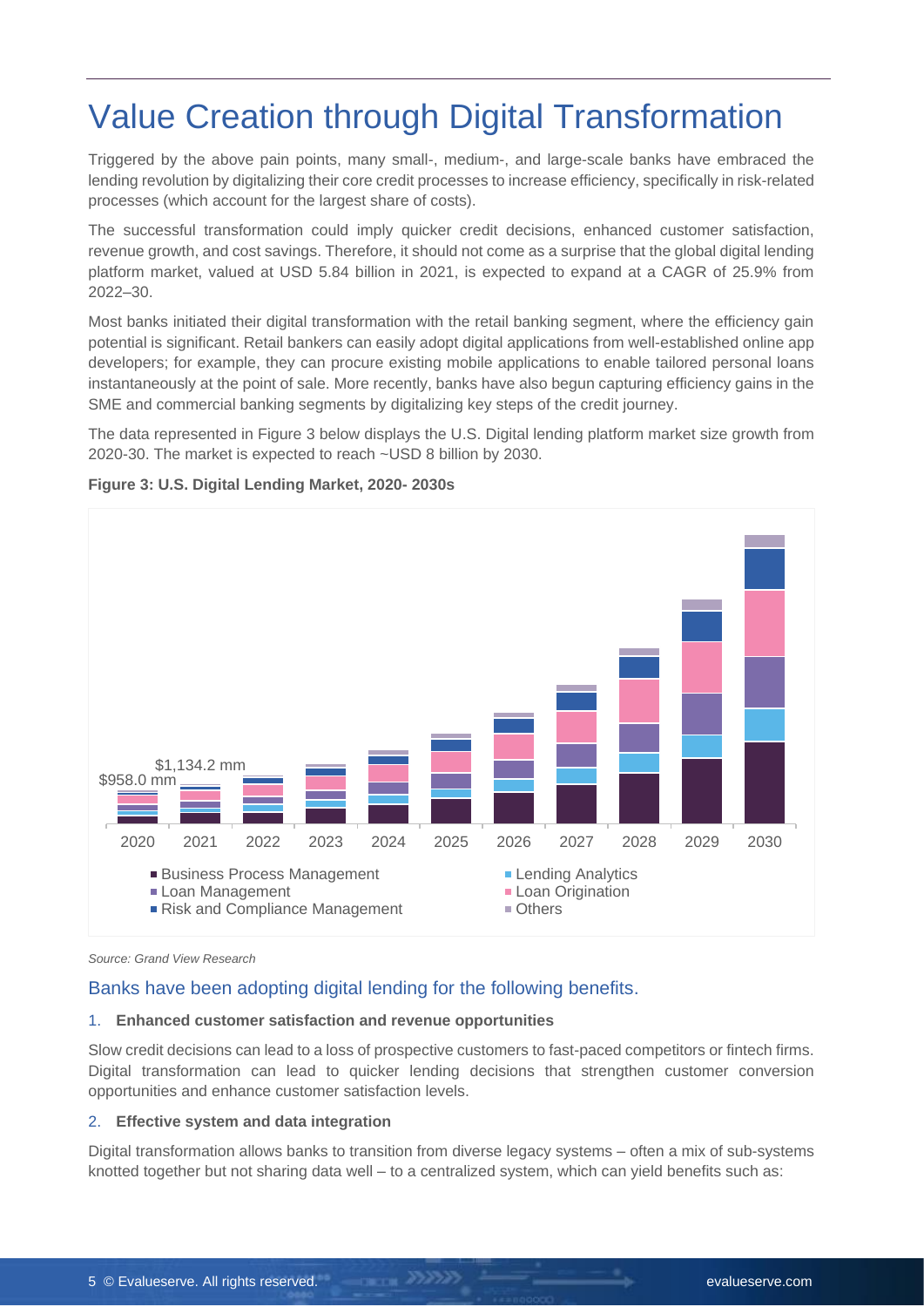- a). Reduced size and complexity of overall technology stack, making maintenance easier and costeffective
- b). Standardized data across an organization
- c). Improved data accuracy
- d). Elimination of the need for time-consuming ETL [Extract, Transform, Load] processes

#### 3. **Cost-effectiveness by reducing manual operations**

There are multiple opportunities for automation across the credit lifecycle. For example, low ticket size credit renewals and financial spreading can be automated by up to ~70%, so that valuable manpower can be focused on complex or riskier deals. Moreover, a reduction in manual intervention can help avoid judgement-related errors, particularly while populating risk models.

#### 4. **Boosting reporting and analysis capabilities**

Machine learning and AI not only give the power to consolidate data but make it available in real-time, greatly changing how banks approach and analyze large sets of information. By infusing AI in credit decision-making, banks can monitor and react quickly to changing trends or identify early warning signs. Multiple AI algorithms operating at the backend can help generate automated credit memos and portfolio monitoring dashboards, as well as test covenants and recommend potential actions.

#### 5. **Regulatory compliance**

Switching to a digital financial management system can make it easier for banks to comply with existing regulations. Data can be standardized and automatically pushed into the financial management system from other applications, reducing the chances of human error. Well-integrated systems empower internal and external auditors to run smooth audits. A modern, cloud-based system regularly receives compliance updates, taking away the need to track changing regulations manually.

### <span id="page-5-0"></span>Market Trends

- As per PwC report, about 88% of global financial institutions expect to lose business to fintech companies in the next 5 years; 77% of them plan to increase investment in innovation to retain customers.
- A greater number of fintech unicorns will come up in emerging markets, due to increased focus on fintech in Asia, LatAm, and Africa.
- More traditional banking organizations are entering into partnerships and collaborations, as they are ٠ realizing the value of fintech in banking services.
- Neobanks are disrupting traditional banking by offering a wide range of features and user-friendly a. banking.
- Increased spending on AI and machine learning is helping companies to reduce costs.
- Products and services offered by non-regulated entities are inviting greater regulatory scrutiny.  $\bullet$
- Banks are increasing the use of blockchain technology to address challenges related to currency exchange, cross-border transactions, invoice and billing, financial record keeping and credit scores

We believe the pandemic will expedite the digital transformation journey for many banks. 2022 will certainly be a year of new investments and partnerships, as most banks are expected to reform their credit processes to thrive in a post-pandemic world.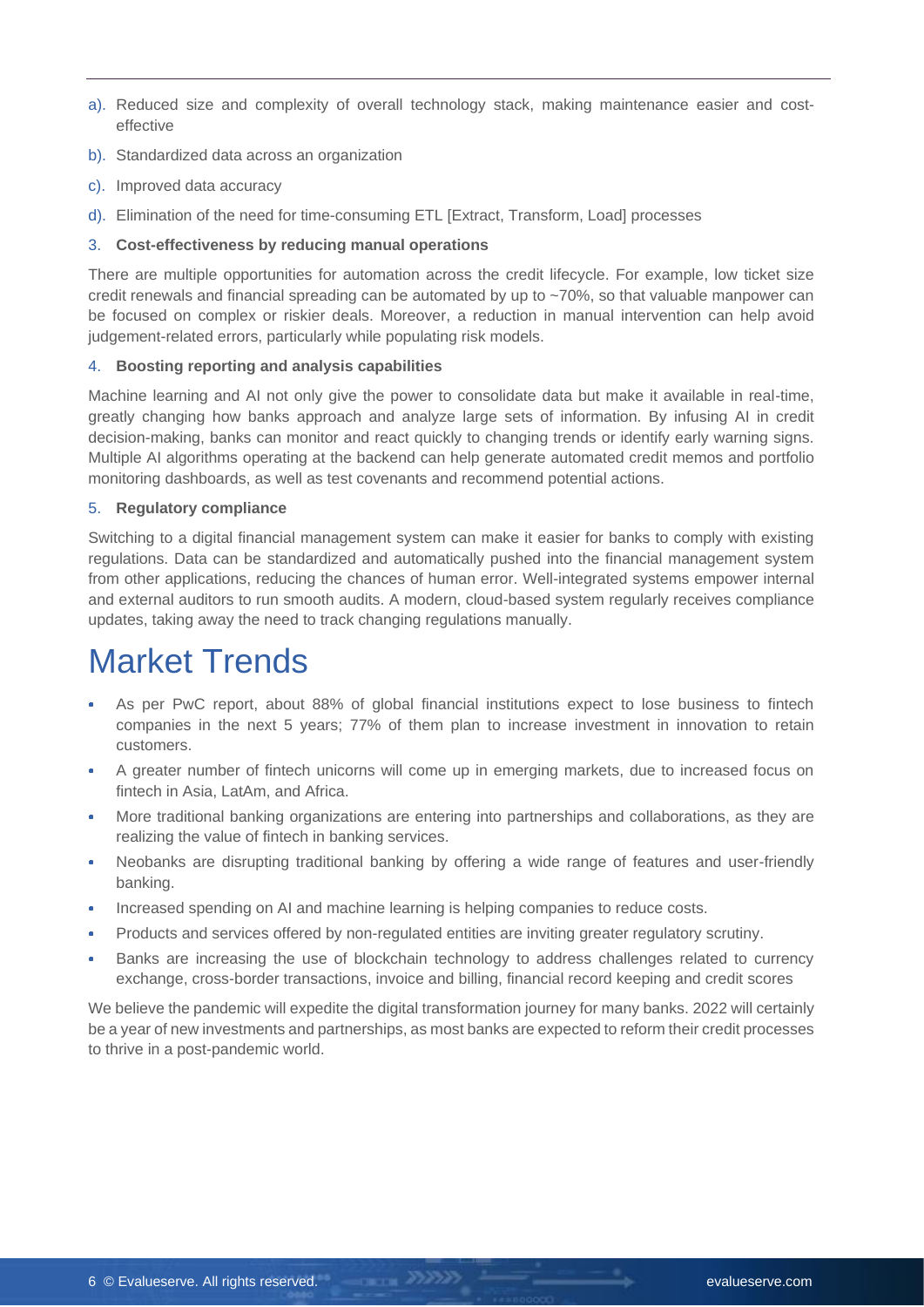# <span id="page-6-0"></span>ABOUT EVALUESERVE

Evalueserve combines insights emerging from data and research with the efficiency of digital tools and platforms to design impactful solutions. A global team of 4,000+ experts collaborates with clients across 15+ industries.

Evalueserve's Corporate and Investment Banking practice works with bulge bracket banks, commercial banks and boutique advisory firms. Our key practice areas include Sector and Product support, Lending & Credit support, Business Information / Library Services, Presentation Support services and Business Reporting. Our proprietary technology platform helps streamline and automate workflows, re-use work products through knowledge management and automate repetitive tasks. For more information, please visit: https://www.evalueserve.com/industry/financial-services

Connect with us on [LinkedIn](https://www.linkedin.com/company/evalueserve/) m

### <span id="page-6-1"></span>About Lending Services

The corporate and commercial banking industries are undergoing seismic changes due to increased competition, reduced net-interest margins, fintech's growing market share, the need to adopt new technology, and ever-increasing regulatory requirements. It is imperative that banks re-evaluate their operating models to keep pace with the changing environment.

With over 10 years of domain experience, Evalueserve is a leader in the transformation of banking operations. Clients across the entire value chain were able to find solutions to the above challenges with our help through our focus on digitalization, process re-engineering, insightful customer analytics, operational flexibility, and customized solutions.

We support major banks globally and have delivered significant cost and time savings via our proprietary Credit Review Automation Suite, including our automated spreading tool, Spreadsmart, which makes the credit approval cycle more efficient.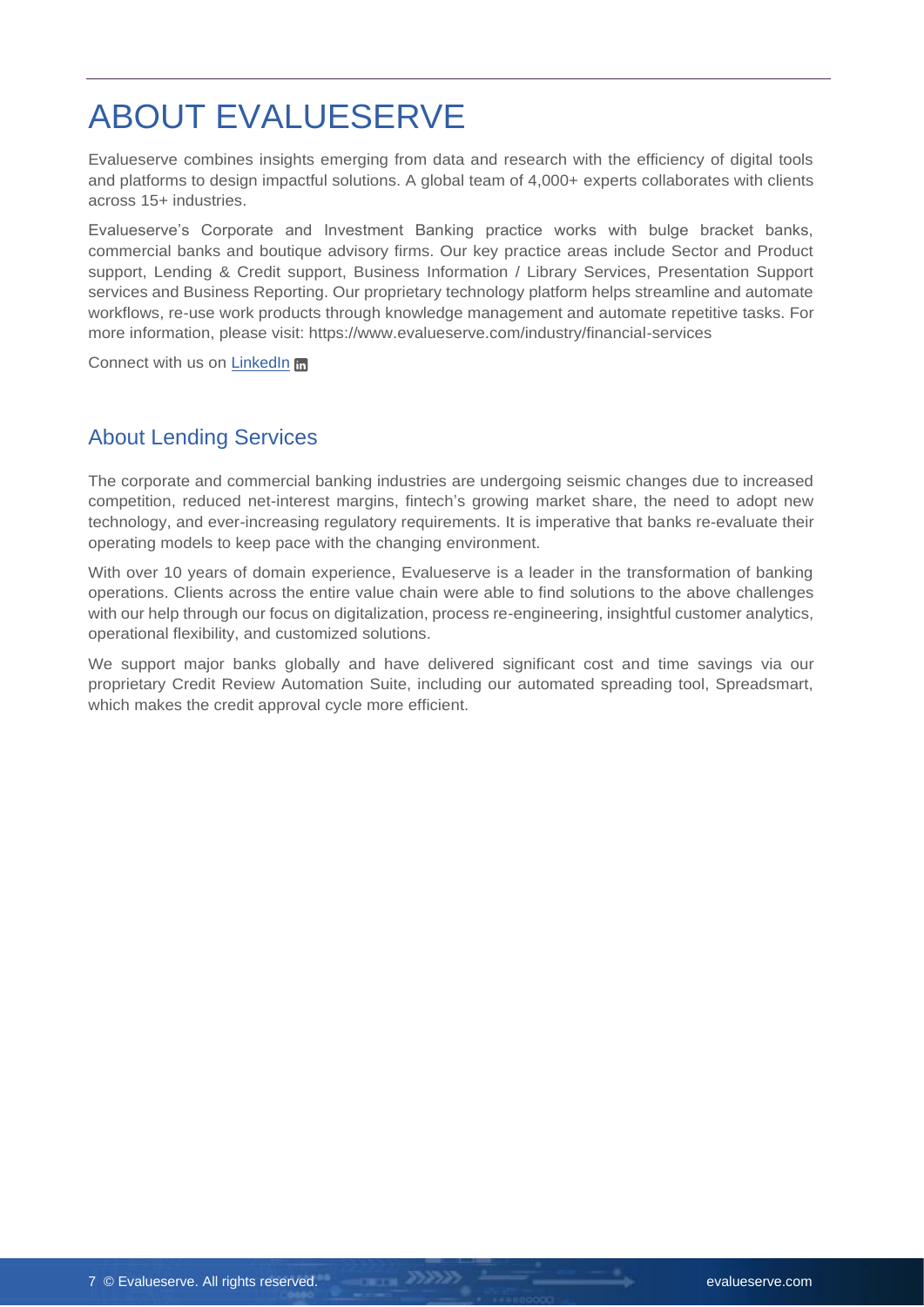### <span id="page-7-0"></span>About Spreadsmart

Spreadsmart is a web-based platform that effectively replaces the conventional process of manual data extraction and entry. It can automatically extract data from financial statements and enter it into customizable templates. This automation of spreading addresses the operational challenges of underwriters and research analysts at banks. Spreadsmart's patented mapping technology offers up to 70% higher efficiency than manual extraction and near-100% output accuracy. It supports multiple languages and formats, including PDF, JPEG, PNG, TIFF, low-resolution scans, and Microsoft Excel.

#### **Spreadsmart, Financial Spreading Automation Platform, is designed to deliver measurable benefits to Financial Spreading teams**

| > Spreadsmart                                                                                                                                                                                                                                                                                                                                                     | <b>Challenges</b>                                                                                |                                                   | <b>Spreadsmart Quantifiable Benefits</b>                                                                                                                                               |
|-------------------------------------------------------------------------------------------------------------------------------------------------------------------------------------------------------------------------------------------------------------------------------------------------------------------------------------------------------------------|--------------------------------------------------------------------------------------------------|---------------------------------------------------|----------------------------------------------------------------------------------------------------------------------------------------------------------------------------------------|
| Automates process<br>of spreading<br>activities from<br>financial statements<br>to a customized<br>template by using<br>Mind + Machine<br>approach<br>Intelligent OCR<br>Engine<br>Flexible to read<br>multiple - PDF,<br>JPEG, PNG, TIFF,<br>excel and scanned<br>copy in multiple<br>languages<br>Smart workflow<br>system<br>Agile application<br>architecture | <b>Inefficient Data</b><br><b>Extraction</b><br><b>System and</b><br><b>Processes</b>            | 70% faster data<br>extraction                     | Leverages its proprietary<br>$\bullet$<br>algorithms and best-in-class<br>OCR technology to extract<br>data at a faster speed                                                          |
|                                                                                                                                                                                                                                                                                                                                                                   | <b>Prone to Errors</b>                                                                           | Consistently delivers<br>99.6% accurate data      | Significantly reduces the risk<br>$\bullet$<br>of human errors<br>Powerful OCR technology<br>$\bullet$<br>handles scanned and low-<br>resolution documents                             |
|                                                                                                                                                                                                                                                                                                                                                                   | <b>Cost of</b><br><b>Maintaining</b><br><b>Quality and</b><br><b>Consistency</b><br>across Teams | Reduces the cost of<br>Data Quality<br>Monitoring | Allows cost optimization by<br>$\bullet$<br>significantly reducing the time<br>required for QC and<br>eliminating the need for an<br>additional quality assurance<br>team              |
| Fast. Accurate.<br><b>Seamless</b>                                                                                                                                                                                                                                                                                                                                | <b>High Turn-</b><br>around Times<br>and Variability<br>in Workload                              | Achieves High<br><b>Efficiency gains</b>          | Enables efficient<br>management of peak season<br>variability through faster<br>turnaround, which reduces<br>the need for additional<br>resources, resulting in direct<br>cost savings |

Details: [Automated Financial Spreading Platform | Spreadsmart \(evalueserve.com\)](https://www.evalueserve.com/product/automated-financial-spreading-platform-spreadsmart/)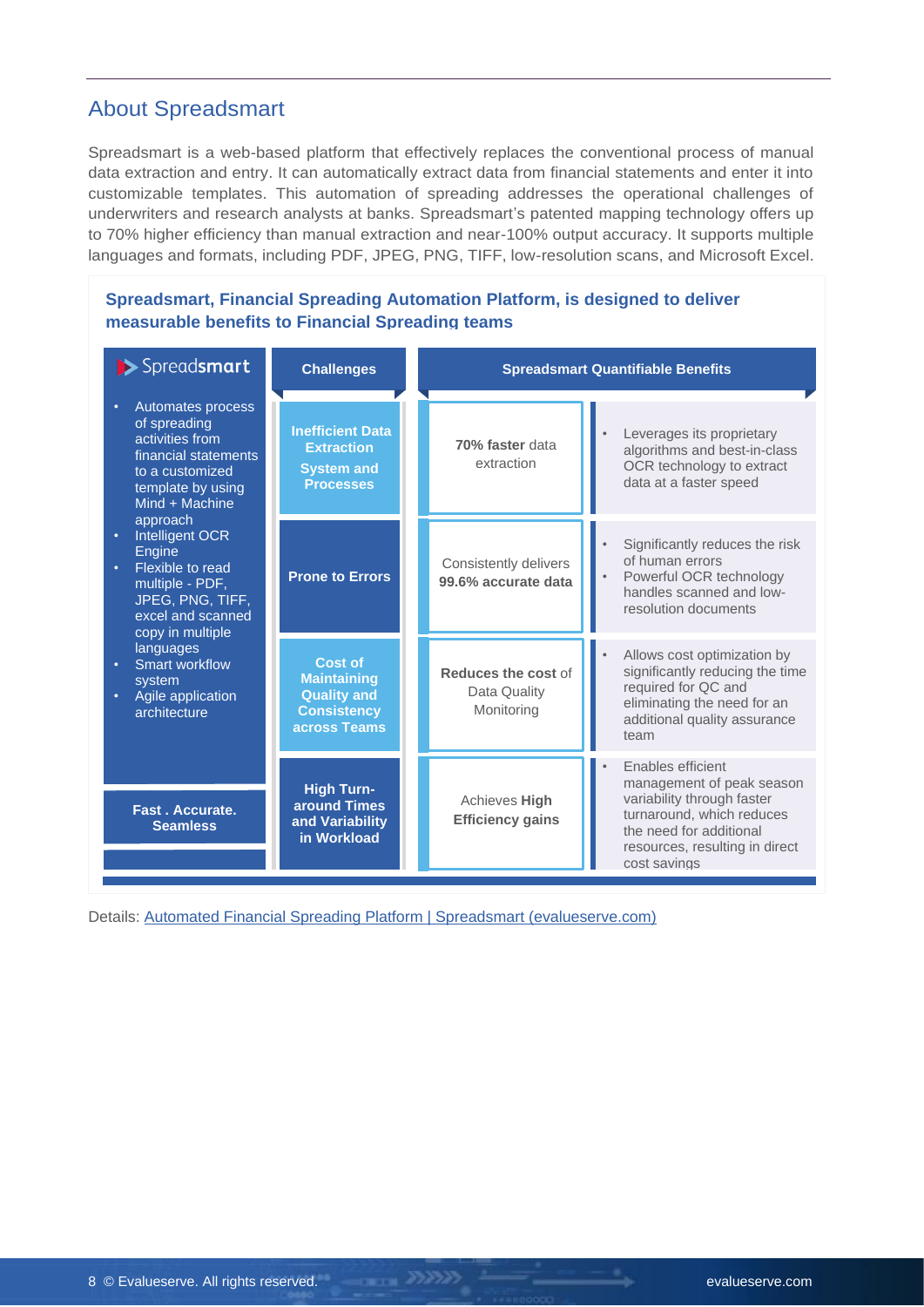#### **Case Study: Spreadsmart**



© 2022 Copyright Evalueserve. All Rights Reserved.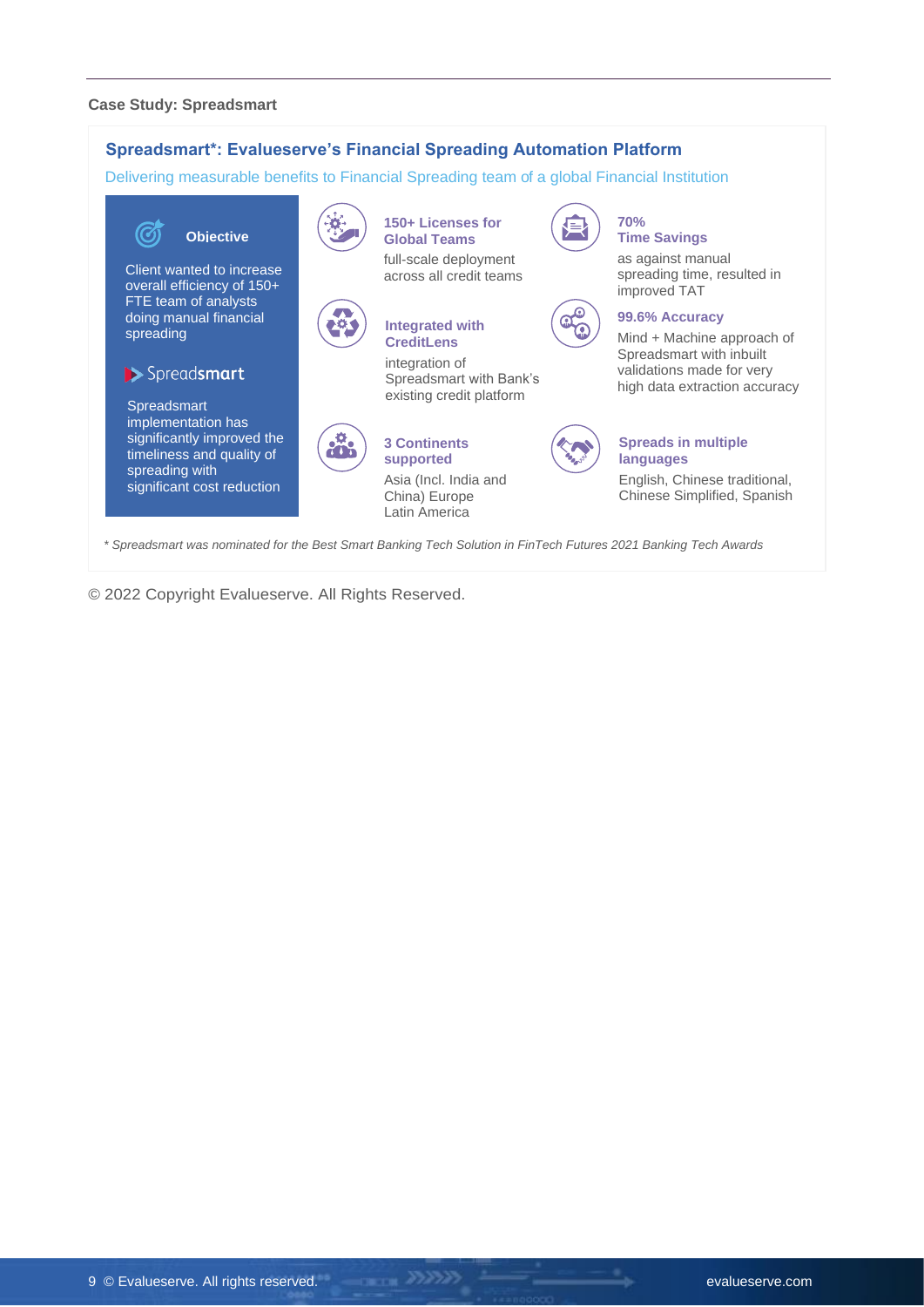### <span id="page-9-0"></span>Authors



### **Vivek Sharma**

*Vice President, Corporate and Investment Banking LoB*

Vivek has over 14 years of experience in setting up offshore support teams for global investment banks and managing delivery.



### **Nishant Sehgal**

*Associate Head of Research, Corporate and Investment Banking LoB*

Nishant has over 12 years of experience in Corporate and Commercial Credit risk function across multiple banks.



### **Vyas Pandey**

*Group Manager, Corporate and Investment Banking LoB*

Vyas has over 15 years of experience in managing teams across Corporate and Commercial Banking divisions



### **Ena Monga**

*Group Manager, Corporate and Investment Banking LoB*

Ena has over 13 years of experience in managing teams across Corporate and Commercial Banking divisions